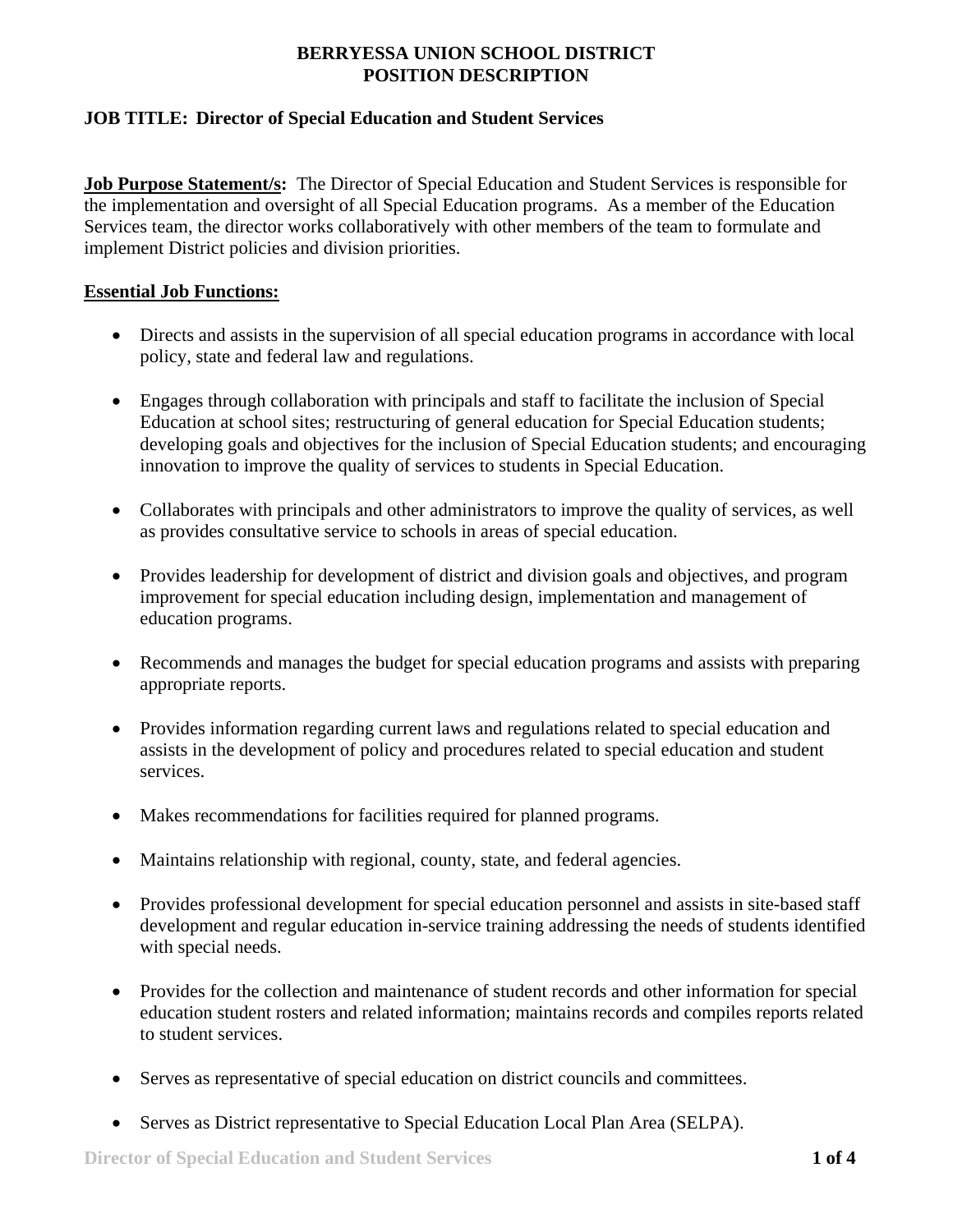#### **JOB TITLE: Director of Special Education and Student Services**

- Assigns and schedules special education personnel.
- Participates in the selection of personnel for special education and in area of student services.
- Assesses site special education program effectiveness.
- Effectively plans, organizes and implements education programs and student support services.
- Analyzes data and prepares narrative reports related to special education and student services.
- Provide leadership for School Psychologists, Speech and Language Pathologist, Adapted Physical Education Specialists, Non-Public Schools, Preschool programs, OT/PT, and other support specialist.
- Directs the activities of assigned staff, both certificated and classified; appraise performance; provide support, technical direction, and guidance; make employment, transfer, and promotion recommendations.
- Prepares non-public school contracts to the Board of Trustees and supervises or monitors nonpublic school placements as required.
- Represent the District in mediation and due process hearings regarding individuals with exceptional needs.
- Assists in the areas of general education as it applies to student services including student discipline, safe schools, and related categorical programs; and consults with general education staff.

#### **Other Job Functions:**

- Works collaboratively with other divisions and departments to meet District goals and ensure alignment of program, services and operations.
- Directs other special projects and duties as assigned.
- Attends and participates in Education Services meetings and pertinent district, county and state workshops and meetings.
- Stays current with curricular/instructional research and materials through a variety of activities.
- Prepares administrative reports as required.
- Performs other duties as assigned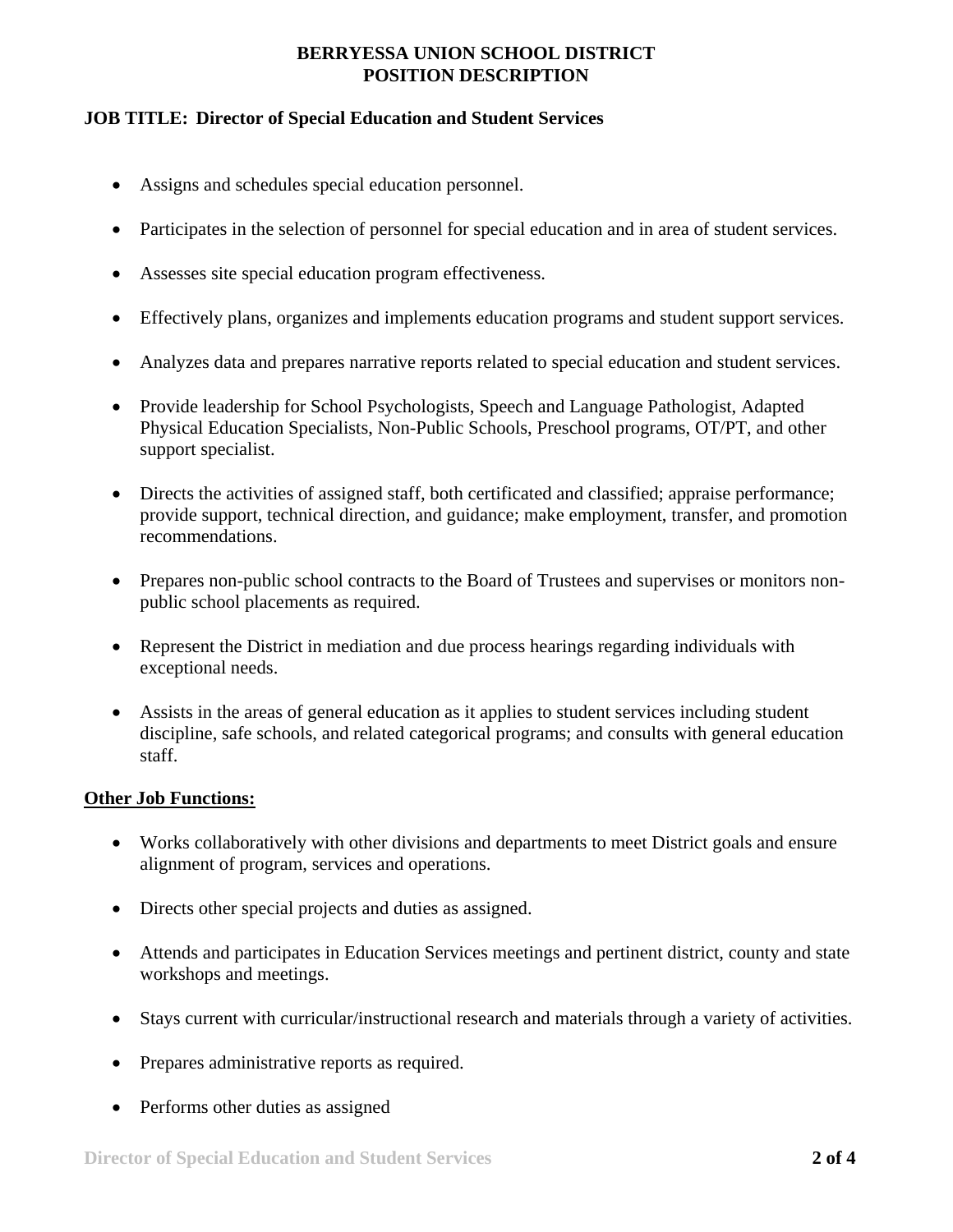### **JOB TITLE: Director of Special Education and Student Services**

#### **Job Requirements – Qualifications:**

#### **Education and Experience Requirements:**

- Masters degree in education or related field preferred.
- Three years of successful teaching.
- Three years of successful School site or District level administration experience preferred.
- Experience with diverse student and community populations.

#### **Skills, Knowledge, Abilities, and/or Physical Requirements:**

- Skills to effectively lead and organize; make decisions; multilingual skills desirable; function effectively in high-pressure situations; skills and dexterity to operate PC applications including the District's standards: Windows, Microsoft Office applications, and telecommunications (e-mail, intra/internet, etc.); use of English language in both written and verbal form to exchange information and make presentations; visually capable to read a variety of documents
- Knowledge of principles, goals, objectives, methods and strategies of school improvement and reform; philosophical, educational, fiscal and legal aspects of public education; procedures, methods, techniques and strategies related to the administration and operation of a school district; standards, curriculum, best instructional practices, strategies and techniques; program and activity evaluation strategies and procedures; and methods, procedures and strategies of instructional leadership.
- Abilities to effectively plan, organize and coordinate the management function of school programs and activities; demonstrate a positive instructional leadership model; effectively work as a member of a team; effectively analyze problems, issues and concerns and formulate appropriate alternative solutions; communicate effectively in oral and written form; establish and maintain effective organization, public and community relationships.

#### **Licenses, Certifications, Bonding, and/or Testing Requirements:**

- Valid California Administrative Services Credential.
- Criminal Justice Fingerprint Clearance.
- Valid California Drivers License.
- Tuberculosis Clearance.

**Director of Special Education and Student Services 3 of 4**